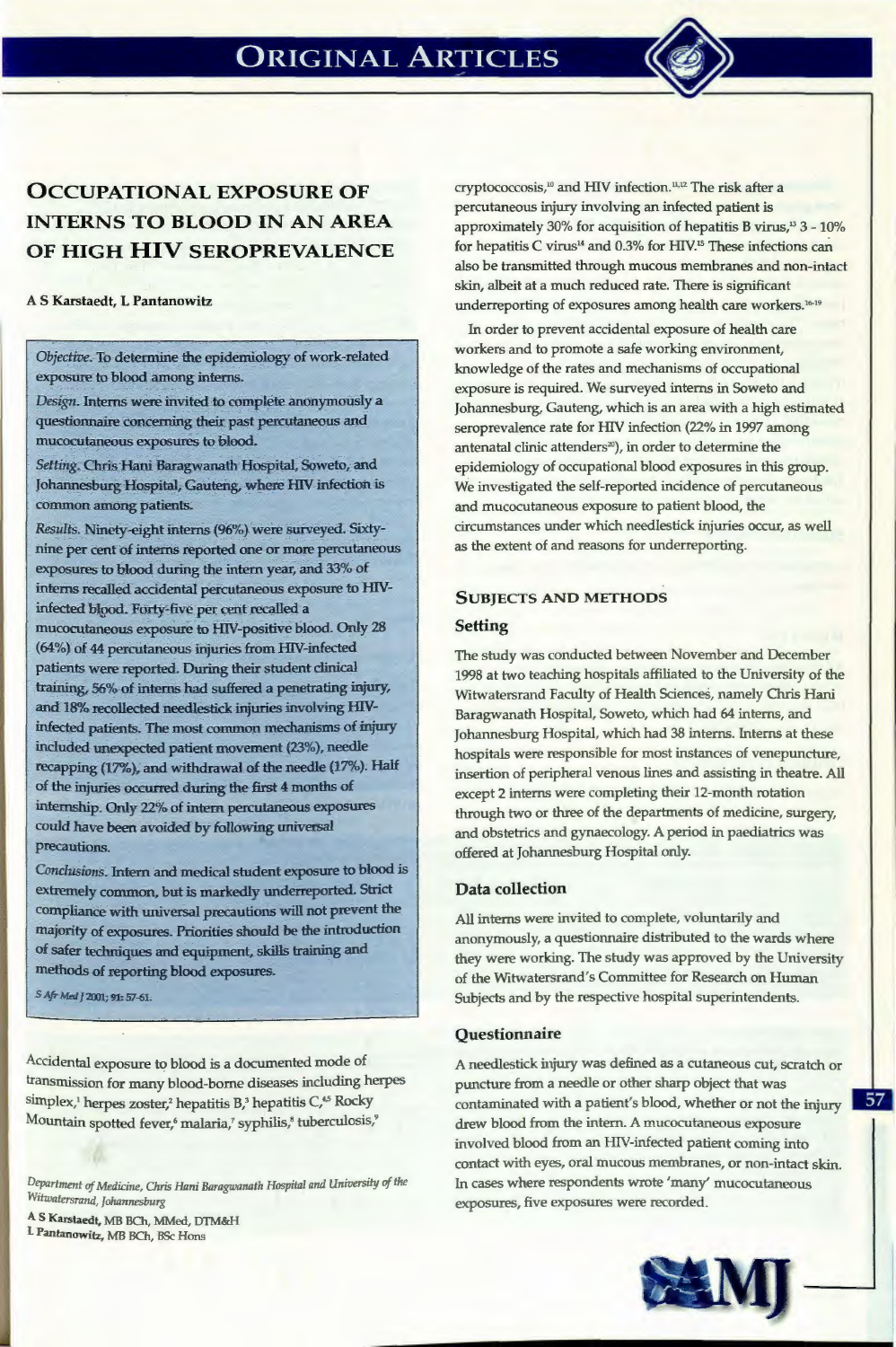The questionnaire was divided into four sections. The demographic information obtained included only the date internship commenced and gender. The first section asked about the total number of percutaneous exposures to blood experienced both during the intern year and the 3 years of medical student clinical training, as well as the number of percutaneous and mucocutaneous exposures to HN-infected blood. The second section collected information on the circumstances of the percutaneous injuries in the intern year, including the mechanism of injury, whether the injury was reported, the month of the year and the department worked in at that time, if there had been exposure to blood-borne diseases other than HIV infection, and whether post-exposure prophylaxis was taken for HIV exposure. The third section sought the reasons for not reporting percutaneous exposures. The fourth section provided the opportunity for comments on any of the issues around occupational exposures.

### Statistical analysis

Comparison of proportions was performed by chi-square analysis.

# **RESULTS**

All 98 interns, 50 female and 48 male, who were given questionnaires, completed and returned them. Four interns (4%) were not included as they were on leave at the time the survey was administered.

#### Frequency of exposure

Eighty-one respondents (83%) recalled at least one

percutaneous injury during medical school or internship, and 42 (43%) recollected a percutaneous exposure to HIVseropositive blood (Table I). Percutaneous exposures to blood and to HIV-seropositive blood respectively were reported in 47 (74.6%) and 21 (33.3%) of the 63 interns at Chris Hani Baragwanath Hospital compared with 21 (60.0%) and 11 (31.4%) of the 35 interns at Johannesburg Hospital, and in 32 (66.7%) and 13 (27.1%) of the 48 males compared with 36 (72.0%) and 19 (38.0%) of the 50 female interns. There was no significant difference in exposures between hospitals or between male and female interns. During student training, 5 females (10%) had had percutaneous exposures to HIV-infected patients compared with 13 males (27%) ( $P = 0.029$ ). The house officers had a total of 177 percutaneous injuries during their intern year, of which 44 were from HIV-infected patients, and 116 mucocutaneous exposures to HIV-infected blood. As students they had experienced 90 percutaneous exposures, of which 24 involved HIV-seropositive blood, and 67 mucocutaneous exposures to HIV-infected blood (Table II). Twenty-nine interns (30%) recalled 3 or more percutaneous injuries during the intern year. A prior injury sustained as a student did not significantly affect the chances of injury as an intern.

1

#### Exposure circumstances

Table III details the type of sharp, procedure, mechanism of injury, and period of internship for percutaneous injuries in the intern year. Over half the injuries involved phlebotomy or placement of an intravenous catheter. There were similar rates of injury during and after the procedure, with the commonest mechanisms being unexpected patient movement, and withdrawal and recapping of needles. Gloves were reported to

|                      | Percutaneous injury $(21)$<br>from any source<br>$N(\%)$ | Percutaneous injury $(21)$<br>from HIV-positive source<br>$N(\%)$ | Mucocutaneous exposure<br>to HIV-positive source<br>$N(\%)$ | Any exposure to<br><b>HIV-positive source</b><br>$N(\%)$ |
|----------------------|----------------------------------------------------------|-------------------------------------------------------------------|-------------------------------------------------------------|----------------------------------------------------------|
| Intern year          | 68(69.4)                                                 | 32(32.7)                                                          | 44 (44.9)                                                   | 61(62.2)                                                 |
| <b>Student years</b> | 55(56.1)                                                 | 18(18.4)                                                          | 28 (28.6)                                                   | 37 (37.8)                                                |
| Combined             | 81(82.7)                                                 | 42 (42.9)                                                         | 53 (54.1)                                                   | 69 (70.4)                                                |

Table D. Frequency of exposme to blood during intem year or student clinical years (3 years)

|                                                                      | Intern<br>year | <b>Student</b><br>vears. | Student/year* |
|----------------------------------------------------------------------|----------------|--------------------------|---------------|
| Needlestick injury/person                                            | 1.81           | 0.92                     | 0.31          |
| HIV-positive needlestick/person<br><b>HIV-positive mucocutaneous</b> | 0.45           | 0.24                     | 0.08          |
| exposure/person                                                      | 1.18           | 0.68                     | 0.23          |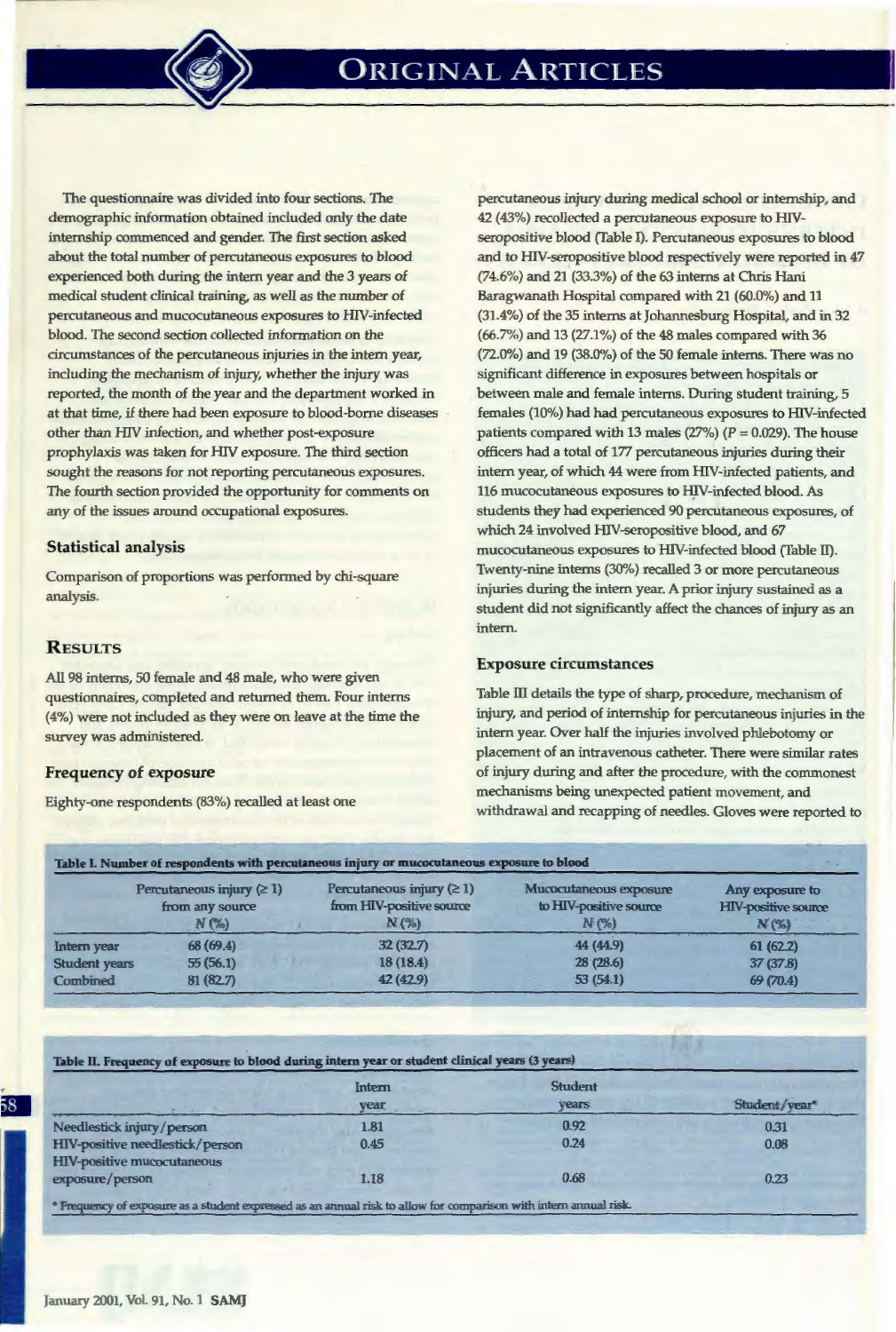

Table IlL Type of sharp object, procedure, and mechanism of percutaneous injury among interns

|                                                                | N(%        |
|----------------------------------------------------------------|------------|
| Sharp object $(N = 168)^*$                                     |            |
| <b>Hollow</b> needle                                           | 116 (69.0) |
| Suturing needle                                                | 47 (28.0)  |
| Other                                                          | 5(3.0)     |
| Procedure $(N = 177)$                                          |            |
| Phlebotomy                                                     | 73(41.2)   |
| <b>Suturing</b>                                                | 36(20.3)   |
| Intravenous catheterisation                                    | 29 (16.4)  |
| <b>Arterial puncture</b>                                       | 10(5.6)    |
| Capillary puncture                                             | 3(1.7)     |
| Other                                                          | 14(7.9)    |
| Could not recall                                               | 12(6.8)    |
| Mechanism $(N = 167)^*$                                        |            |
| During procedure                                               | 83 (49.8). |
| <b>Inserting needle</b>                                        | 16(9.6)    |
| Unexpected patient movement                                    | 39 (23.4)  |
| Withdrawing needle                                             | 28(16.8)   |
| After procedure                                                | 76(45.5)   |
| <b>Recapping</b>                                               | 29 (17.4)  |
| <b>Disassembly</b>                                             | 5(3.0)     |
| Unattended needle                                              | 8(4.8)     |
| <b>Stuck by colleague</b>                                      | 12(7.2)    |
| <b>Disposal</b>                                                | 17(9.6)    |
| Other                                                          | 5(3.0)     |
| Could not recall                                               | 8(4.8)     |
| Period of internship (months) ( $(N = 122)^*$ )                |            |
| $1 - 4$                                                        | 61(50.0)   |
| $5 - 8$                                                        | 40 (33.8)  |
| $9 - 12$                                                       | 21(17.2)   |
| * Information was not provided for all percutaneous exposures. |            |

have been worn for 116 exposures (66%). If interns had followed universal precaution guidelines,<sup>21</sup> then 37 (22%) of the needlestick injuries caused by recapping or unattended needles could have been avoided. Unusual mechanisms of injury reported included penetration of skin by a bony fragment during open heart massage, and stabbing with a used hollow needle by a delirious patient. One intern was documented as having been exposed to syphilis. Of the 145 percutaneous injuries so noted, 66 (45.5%) were from the department of medicine, 59 (40.7%) from surgery, 19 (13.1%) from obstetrics and gynaecology, and 1 (0.7%) from paediatrics.

# Reporting of percutaneous injuries

Only 28 (64%) of 44 percutaneous injuries from HIV-infected patients and 29 (16%) of 177 percutaneous exposures overall Were reported by interns. There was significantly less reporting of HIV-related needlestick injuries by males (10 of 22 (45%)) compared with females (19 of 22  $(86%)$ ) ( $P = 0.004$ ), and less initiation of post-exposure prophylaxis by males (10 of 22 (45%)) compared with females (18 of 22 (82%)) ( $P = 0.012$ ). Fifteen (54%) of the 28 interns who started antiretroviral drugs

completed the 28-day course. The most frequently cited reason for not reporting a percutaneous injury was that the injury was not perceived as a health risk, or lack of time in the case of HIV-positive exposures (Table N).

## General comments

Further comments were made by 36 interns (37%). Issues raised included fatigue and patient overload which could increase the risk of injury, problems with applying universal precautions, difficulties accessing the drugs for post-exposure prophylaxis, unsympathetic colleagues, and issues of quality of life affected detrimentally by exposure itself or by the sideeffects of antiretroviral drugs.

# **DISCUSSION**

The high incidence (69%) of interns with percutaneous injuries was similar to the range of 65 - 77% seen at institutions in other countries.<sup>14,21-23</sup> The recalled rate of percutaneous exposure to HIV-infected blood by the end of medical school training and internship (43%) was higher than the 36% of medical house officers and 19% of paediatric interns in New York'' and the 19% of San Francisco interns.<sup>14</sup> The elevated rate in our study probably reflects the prevalence of HIV-infected patients in our hospitals, the number of venepunctures and other procedures performed by interns, and possibly suboptimal rates of compliance with infection control procedures as evidenced by one-third of injuries having occurred in ungloved hands. Student exposures over 3 years were much lower than intern exposures over 1 year, probably owing to contact with fewer patients, but this may have been partially counteracted by inexperience. It is nevertheless worrying that over half of those surveyed recalled a percutaneous exposure to blood by the time of graduation, with almost one-fifth of interns having been exposed to HIV in this way. This compares with a 22% rate of 'sharps' injuries among medical students in Australia" and the USA.<sup>25</sup>

In our study, 32 interns had a total of 44 percutaneous exposures to HIV-infected blood during the internship year. If the risk of seroconversion after an HIV-related percutaneous injury is 1:300,<sup>15</sup> and if no post-exposure prophylaxis is taken, then we can extrapolate that 1 intern at these two hospitals will become infected every 7 - 8 years. The period of time may be even shorter if the HN seroprevalence of the patient population increases without a reduction in the number of exposures, and if the risks from mucocutaneous exposures  $( $0.1\%$ )<sup>15</sup> are included.$ 

Almost 22% of the needlestick injuries could have been prevented, most notably by avoiding the process of needle recapping. Recapping is often necessary to avoid injuries to others while carrying a contaminated needle and for the purposes of disassembly of the needle from the tube holder.<sup>36</sup>